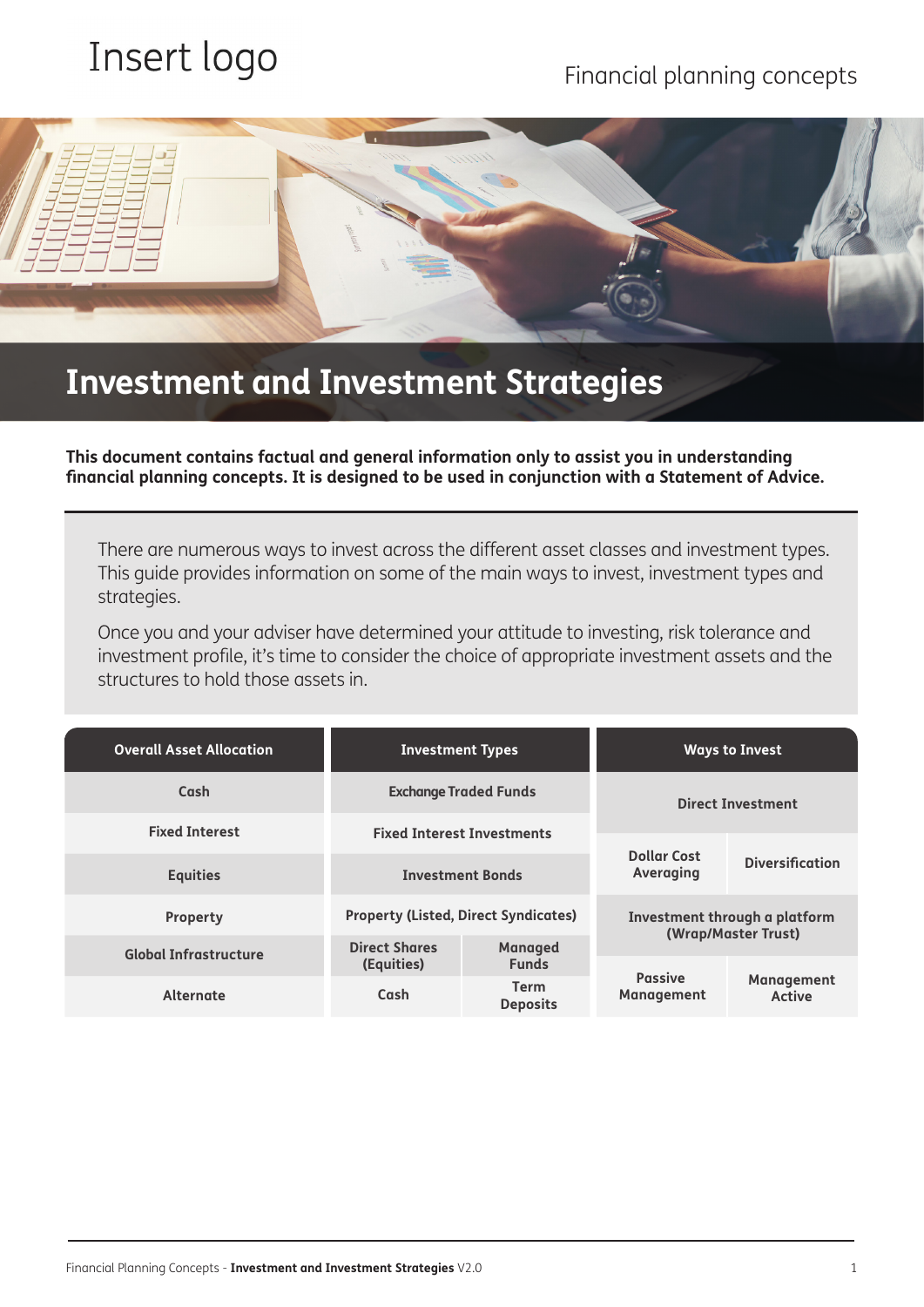#### **Managed Funds**

A managed fund is a managed investment scheme, open to a wide pool of potential investors. The underlying assets of Managed Fund investments can be either diversified made up of Australian and international shares, property and fixed interest investments – or sector specific, focusing on a particular asset class such as shares or commercial property.

In a managed fund, your money is pooled together with that of other investors. An investment manager then buys and sells shares or other assets on your behalf. The returns of the fund and the tax treatment of the fund are determined at the pooled level and apportioned to the investors.

You are usually paid income or distributions periodically. The value of your investment will rise or fall with the value of the underlying assets and the unit price of the fund is usually calculated daily.

The investment manager may be called a 'fund manager' or 'responsible entity'.

The benefits of investing in managed funds are:

- Access to a broad range of assets or markets with a relatively small amount of cash
- Ability to progressively increase your investment by regular or periodic additions
- Reduce paperwork and make completing your tax return easier.

The risks of investing in managed funds are:

- You may be charged higher fees than other investment types, though fees vary widely (for example, exchange traded funds often have lower fees than traditional managed funds)
- You may not be able to convert your investment to cash at any time.
- You rely on the skills of other people and do not control investment decisions.

#### **Direct Shares**

Australian direct shares are investments where you have equity (part ownership) in a company listed on the Australian Securities Exchange. You have purchased rights to participate in the growth and profitability of a company and as a result receive dividends, voting and other rights. Returns on the investment are in the form of increases in the share price, known as capital growth and income in the form of dividends.

Shares can be bought and sold daily, often at differing prices. As such the value of a share can change daily. Share prices can rise as a result of improved company earnings and can fall as a result of negative investor sentiment.

The benefits of investing in shares are:

- Potential capital gains from owning an asset that can grow in value over time
- Potential income from dividends
- Lower tax rates on long-term capital gains

• Shares have historically outperformed other asset classes over the long term and can provide a growing income stream.

The risks of investing in shares are:

- Share prices for a company can fall dramatically, even to zero
- If the company goes broke, you are the last in line to be paid, so you may not get your money back
- The value of your shares will go up and down from day to day, and the dividend may vary.

#### **Exchange Traded Funds**

An Exchange Traded Fund (ETF) is a type of investment fund that can be bought and sold on the Australian Securities Exchange. In Australia, ordinary ETFs are usually 'passive' investments that track an asset or market index (for example, the ASX200 Australian share index). They generally do not try to outperform the market and will go up or down in value in line with the index they are tracking. An 'active ETF' is when the fund manager is actively trying to outperform the market or index to achieve a different investment objective.

While ETFs may have lower fees compared with other managed investments, management fees can vary and may be higher than the fees of an equivalent unlisted or unquoted index fund.

You will also pay brokerage fees when you buy or sell ETF units. If you want to make a small regular investment in a product that tracks an index, you might be better off using an unlisted managed investment such as an index fund where broker fees won't apply to each contribution, although other fees may apply.

#### **Fixed Interest Investments**

Fixed interest investments, like Australian government bonds, can play an important role in a diversified portfolio due to their potential for a low risk, regular interest income, greater diversification, reduced liquidity, potential tax exemptions and capital preservation. Generally these investments are characterised by a fixed income amount or coupon rate and a term or expiry date just like a term deposit. Government or companies can offer these investments.

#### **Investment Bonds**

Investment Bonds, often called 'insurance bonds', are life insurance products with a savings component. They operate similarly to a managed fund (unit trust). There are different taxation implications as the taxation is payable at the life company level. Earnings within insurance bonds are taxed at the company tax rate and provided there are no withdrawals, it does not need to be reported on the investor's tax return. On redemption after 10 years, the investment is received tax free. This makes investment bonds a tax effective investment for high income earners or an effective savings vehicle for minors.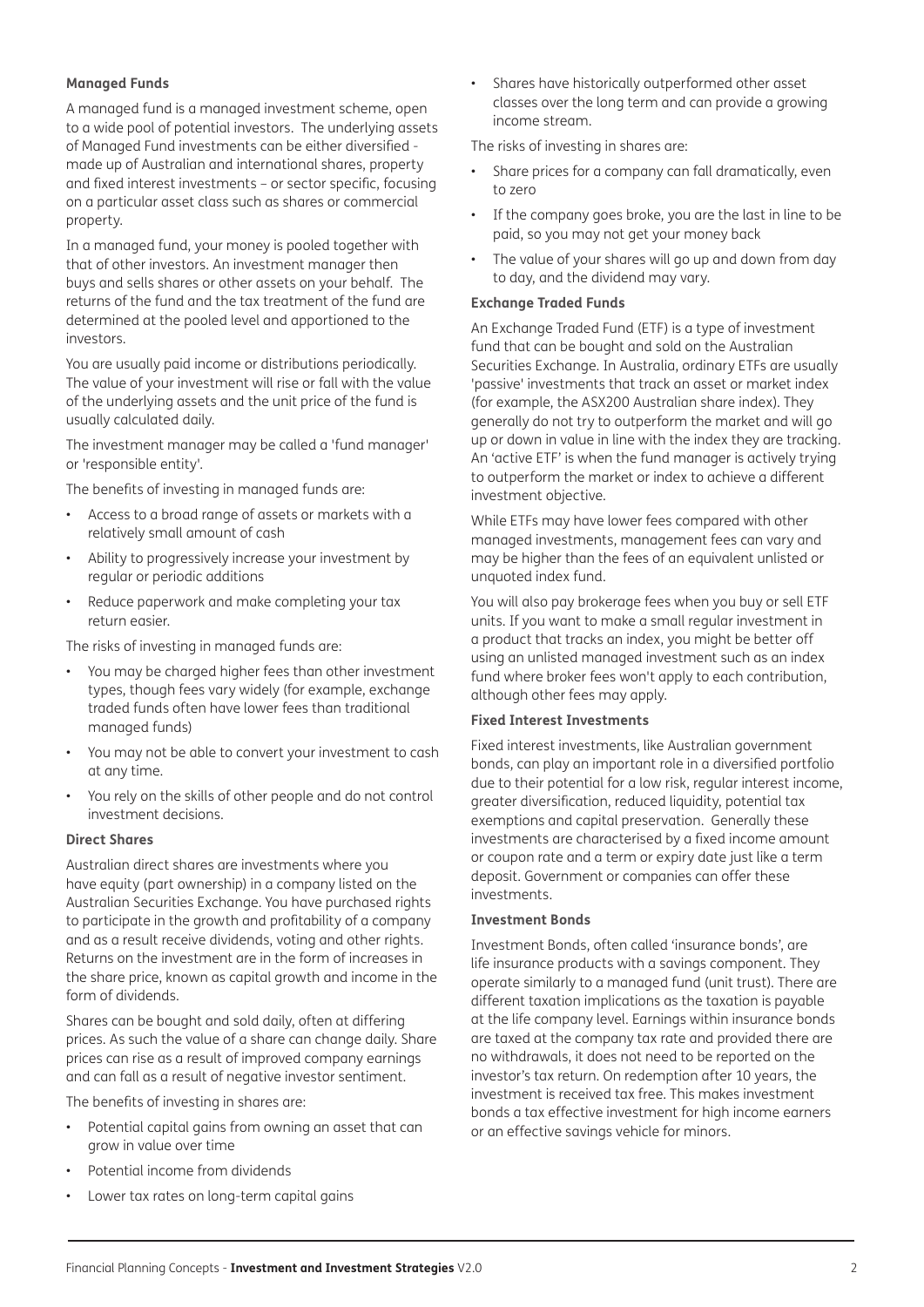Tax payable on Investment Bonds for early withdrawals:

| Withdrawal              | <b>Tax Payable</b>                                                                                                                       |
|-------------------------|------------------------------------------------------------------------------------------------------------------------------------------|
| Within 8<br>years       | All earnings are taxed at the<br>investor's marginal tax rate,<br>with a 30% tax offset                                                  |
| During the<br>9th year  | 2/3's of the investment earnings<br>are taxed at the investor's marginal<br>tax rate, with a 30% tax offset of<br>the assessable amount. |
| During the<br>10th year | 1/3 of the investment earnings are<br>taxed at the investor's marginal tax<br>rate, with a 30% tax offset of the<br>assessable amount.   |
| After 10<br>vears       | All investment bond earnings are<br>tax free.                                                                                            |

#### **Property**

There are a number of ways you can invest into property:

- **Directly**
- As an asset in a managed fund (see above)
- Property Trust (listed or unlisted)
- Property Syndicate.

#### **Direct Property**

Direct property involves purchasing a specific property asset. It requires either a large sum of cash to purchase the property and own it outright, or borrowing some or all of the purchase price. For more information on buying and selling direct property refer to the ASIC MoneySmart website.

#### **Property Trusts**

To achieve diversification (investment in a range of assets) and reduce the investment threshold required to buy property, many investors gain property exposure via a Property Trust. Depending on the type of property fund you invest in, you might get a regular income (distributions), usually quarterly or half-yearly, and a capital gain on your original investment, if the value of the scheme's underlying investment assets increases.

A property trust is a trust fund, managed by an investment manager who invests in a range of properties which may include residential, industrial, office buildings, shopping centres, hotels and other specialist properties. Income is generated by the assets of the trust and unit values will reflect the value of the trust assets. Some property trusts are listed on the ASX and can be traded on the share market, while others are unlisted. Unlisted trusts may place restrictions on the time it takes to redeem your investment.

#### **Property Syndicates**

A Property Syndicate is an investment where investors buy 'units' in an investment usually operated by a professional investment manager. The syndicate's money is invested in property assets which may include commercial, retail, industrial or other property sector assets. Some property syndicates invest in property development, which means there are extra construction and development risks.

The investment manager selects and buys investment properties and is responsible for maintenance, administration, rental collection and improvements to the properties.

The money usually stays in the property syndicate until it ends, when the properties are sold and the net proceeds are distributed to investors. You may be able to withdraw your money early but there may be penalties. If the scheme is listed, you may be able to sell your units on the public market.

#### **Cash and Terms Deposits**

Cash generally earns very little interest but can be backed by the government guarantee meaning it is a relatively safe investment.

Term deposits are the most familiar type of investments paying interest. They are a savings product from a bank, credit union or building society. Your money is invested for a fixed term and you get a fixed rate of interest over that term.

### **Ways to Invest and Investment Strategies**

#### **Direct or through a Platform**

When investing you have a choice of investing directly into an investment/share or through a platform, often called a 'wrap'. A platform is simply an administration vehicle that holds all of your investments together for ease of reporting, less paperwork, etc.

We generally recommend platforms for clients unless there is a compelling reason to invest directly for the following reasons:

- Platforms significantly reduce the complexity of administration burden for a portfolio by providing you with consolidated portfolio reporting including tax records and automated cash flow management
- Platforms significantly reduce the complexity of managing your portfolio tax consequences. The platform collects large amounts of investment data and presents it in a single useable tax report, potentially reducing accounting time and costs
- Platforms can access investments at wholesale rates that have lower rates than the rates an individual investor can access at a retail level
- Platforms allow efficient execution of advice strategies that may save investors time, money and/or tax, as well as help accumulate wealth (If changes were made manually, it would be a lot more expensive and error prone.).

We may recommend a number of different types of investment structures for your superannuation and investments. The type we recommend will be based on your individual needs.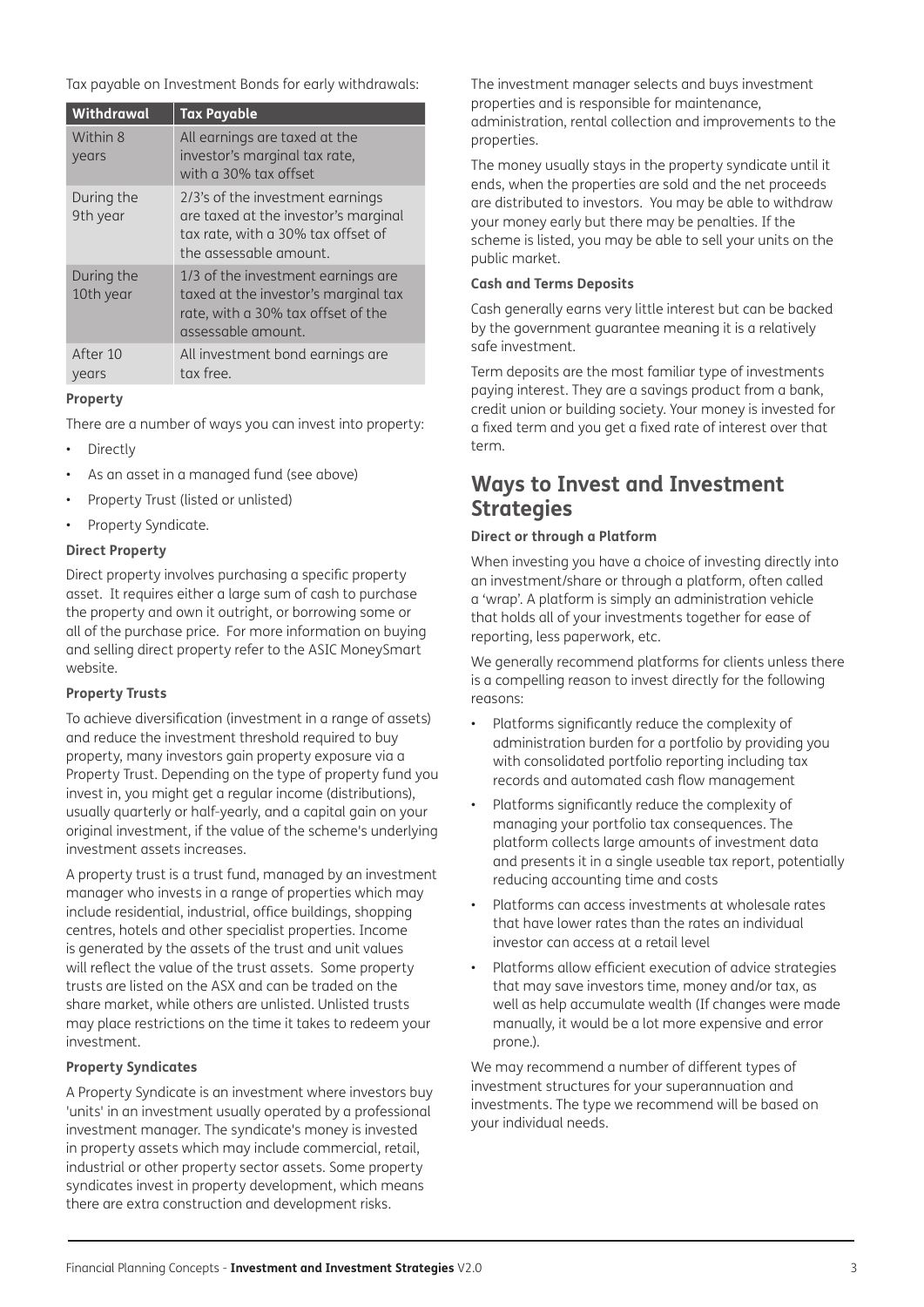|               | <b>Wrap</b><br>(Sometimes called a<br>retail super fund)                                                                                             | <b>Master Trust</b><br>(Sometimes called a<br>retail super fund)                                                                                                           | <b>Industry Fund</b>                                                                                                                 | <b>Self-Managed Super</b><br><b>Fund</b>                                                             |
|---------------|------------------------------------------------------------------------------------------------------------------------------------------------------|----------------------------------------------------------------------------------------------------------------------------------------------------------------------------|--------------------------------------------------------------------------------------------------------------------------------------|------------------------------------------------------------------------------------------------------|
| Advantages    | Most flexible of<br>$\bullet$<br>the platforms<br>with the ability to<br>hold, managed<br>funds, shares, ETFs,<br>managed accounts,<br>term deposits | Consolidated<br>$\bullet$<br>reporting of a<br>number of underlying<br>investments<br>Generally only<br>$\bullet$<br>charged a bundled<br>investment and<br>management fee | Low cost<br>$\bullet$<br>Simple to understand<br>Multi manager<br>$\bullet$<br>options                                               | Most flexibility<br>$\bullet$<br>over underlying<br>investments and<br>administration of<br>the fund |
| Disadvantages | Cost involved                                                                                                                                        | Generally shares not<br>$\bullet$<br>available                                                                                                                             | Visibility of underlying •<br>$\bullet$<br>investments is<br>limited<br>Many do not<br>$\bullet$<br>have share or TD<br>capabilities | Time and expertise<br>to run the fund                                                                |

The below shows the structures of Master Trust and Wrap services.

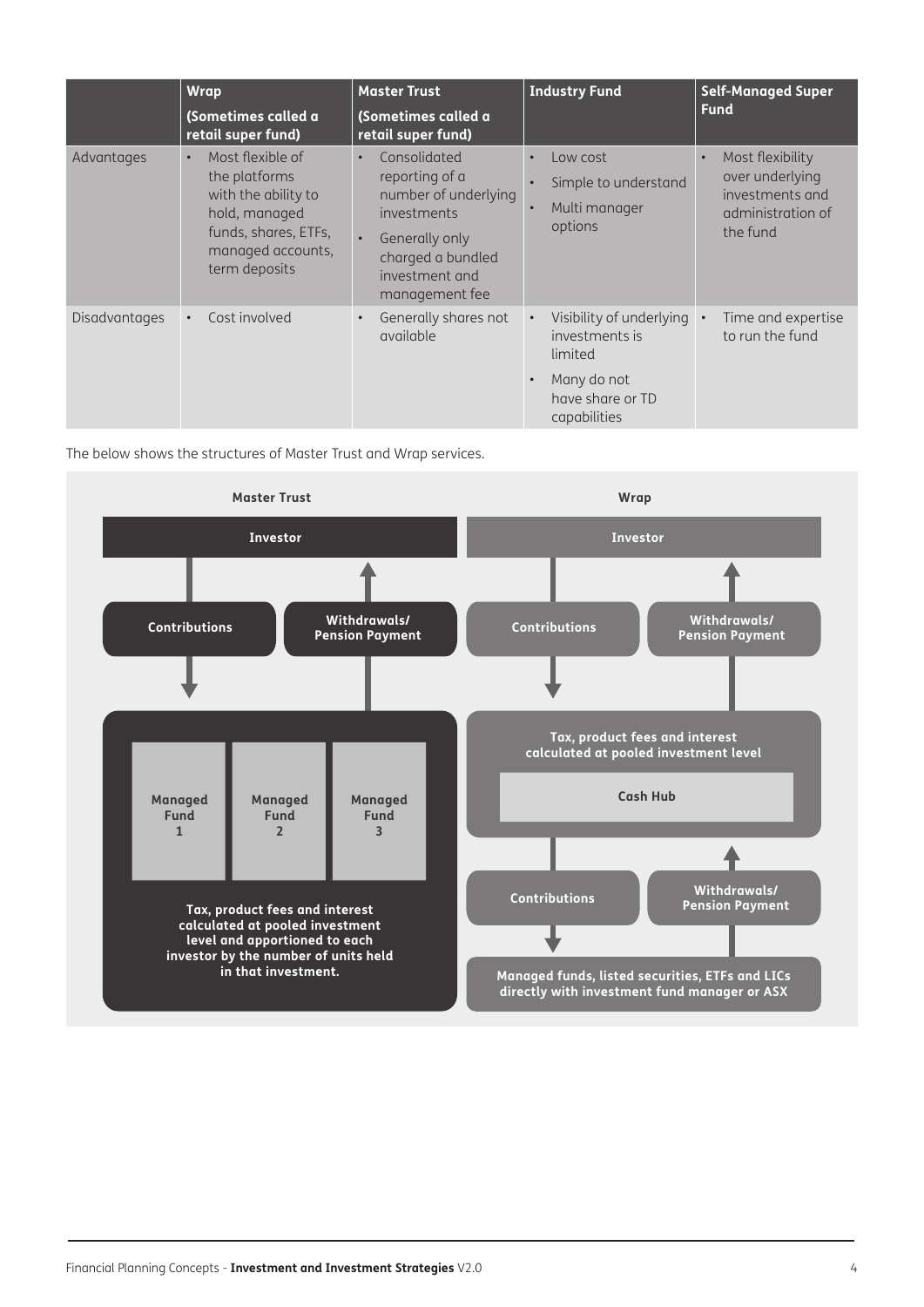## **Investment Strategies**

#### **Diversification**

To manage the risk of exposure to any one asset or asset class, it is wise to invest in a range of assets. This can be achieved by selecting each individual investment that makes up a portfolio, or by using an investment manager to create the portfolio for you. Diversification can also be achieved by using different investment managers, and by having a mix of Australian and international assets. Diversification is important as some investments do well and others don't. It's hard to know what the future holds, let alone the performance of any one specific investment.

#### **Dollar Cost Averaging**

With dollar cost averaging, you can build assets by setting aside funds at regular intervals regardless of market conditions. Thus you buy assets at different market prices, effectively averaging out the cost of your investment. This reduces the risk associated with fluctuating unit prices and trying to time the most appropriate time to invest.

| Month          | Amount invested \$ | Unit price \$ | <b>Units purchased</b> |
|----------------|--------------------|---------------|------------------------|
| $\mathbf{1}$   | 100                | 100           | 1.00                   |
| $\overline{2}$ | 100                | 95            | 1.05                   |
| 3              | 100                | 98            | 1.02                   |
| $\overline{4}$ | 100                | 92            | 1.09                   |
| 5              | 100                | 86            | 1.16                   |
| 6              | 100                | 90            | 1.11                   |
| $\overline{7}$ | 100                | 85            | 1.18                   |
| $\,8\,$        | 100                | 89            | 1.12                   |
| 9              | 100                | 93            | 1.08                   |
| 10             | 100                | 95            | 1.05                   |
| 11             | 100                | 98            | 1.02                   |
| 12             | 100                | 100           | 1.00                   |
| <b>Total</b>   | \$1,200            |               | 12.88                  |
|                |                    |               |                        |
|                |                    | <b>Amount</b> |                        |

An example of how 'Dollar Cost Averaging' works is shown below:

|                                                              | . Amount   |
|--------------------------------------------------------------|------------|
| Total Amount Invested                                        | \$1,200    |
| Total End Value (Total Units Purchased x End Value per unit) | \$1,288    |
| Gross Capital Gain                                           | <b>S88</b> |

A capital gain was achieved without the price per unit ever going above the starting price of \$100.

## **Investment Management Styles**

#### **Actively managed funds**

Actively managed funds are those where the fund manager aims to outperform the market by frequently buying and selling securities that they think are going to do better than others.

Actively managed funds are more expensive as you are paying for the investment skills of the fund manager. Unfortunately actively managed funds rarely consistently outperform the market and any extra profits are often outweighed by extra fees paid to the fund manager.

Actively managed funds are suitable for investors that want to concentrate on certain sections of the market or who want more control over the assets they invest in.

#### **Passive investing**

Passive investment funds, also known as index funds, simply buy a portfolio of assets that mimic an index, such as the all ordinaries index or the S&P200 index. Index funds generate a return, before fees, that is almost the same as the index it is tracking (some funds may have timing delays).

Index funds are cheaper as you are not paying for investment expertise.

Investors wanting to invest directly in an index fund have a limited choice of fund managers in Australia, however some exchange traded funds are essentially index funds and they have the advantage of being traded on the ASX.